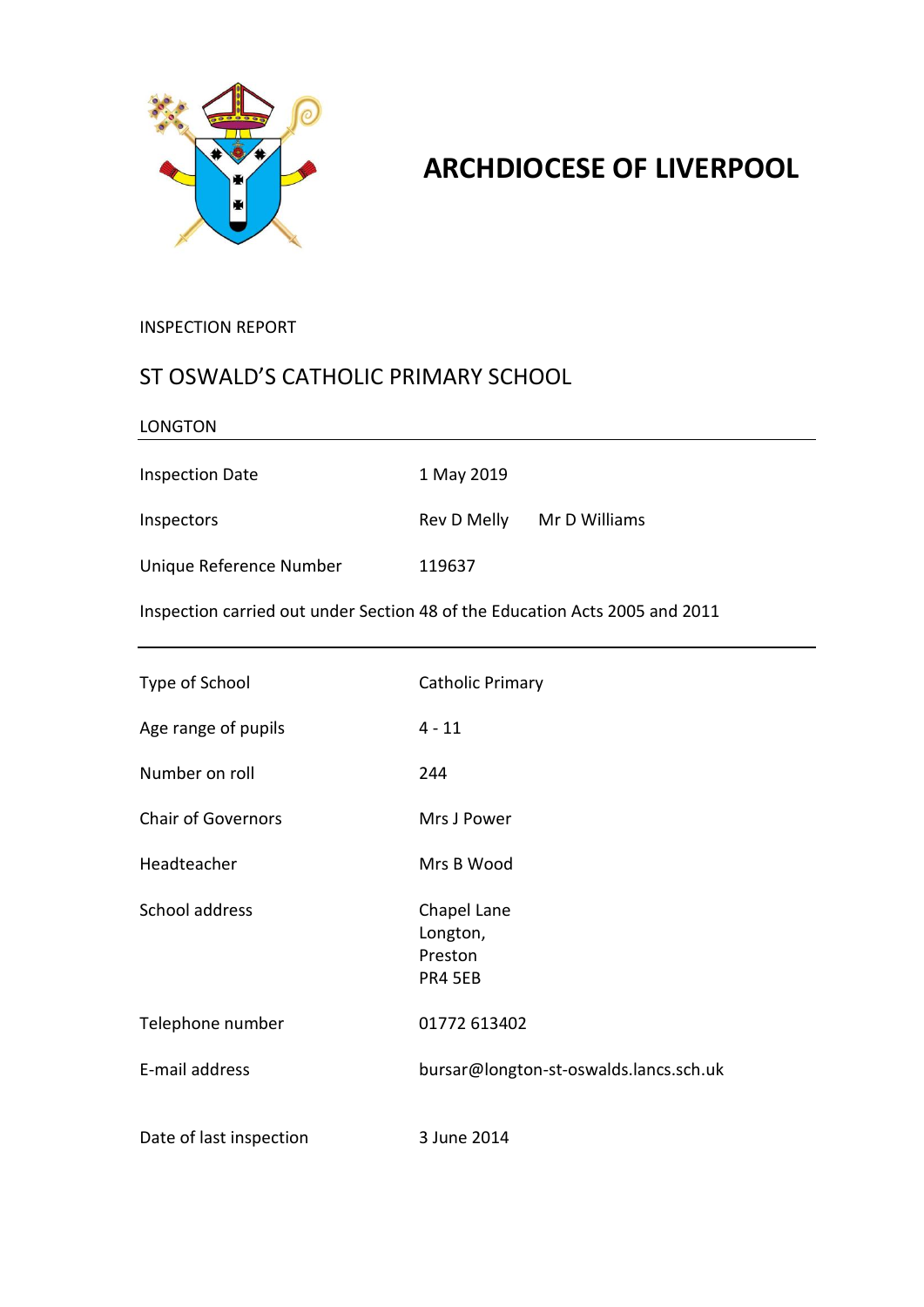## **Introduction**

This inspection was carried out under Section 48 of the Education Acts 2005 and 2011

The report of the inspection is produced for the Archbishop of Liverpool (Code of Canon Law 804 and 806) and for the governors of the school.

The inspectors are members of the Christian Education Department and their associates approved by the Archbishop of Liverpool for this purpose.

## **Information about this school**

- St Oswald's school is an average sized Catholic Primary School situated in Longton, and mainly serving the parish of St Oswald's.
- There are 244 on roll of whom 222 are baptised Catholic and 22 come from other Christian denominations. There are no pupils from other faith/religious traditions.
- There are fifteen teachers in the school. Eight are baptised Catholic*.* Eight teach Religious Education. Nine teachers have a suitable qualification in Religious Education. A further two are currently studying for the Catholic Certificate in Religious Studies.

#### **Key for inspection grades**

- Grade 1 Outstanding Grade 2 Good
- Grade 3 Requires Improvement
- Grade 4 Inadequate

© 2019 copyright – Archdiocese of Liverpool. This document may be reproduced in whole or in part for non-commercial educational purposes, provided that the information quoted is reproduced without adaptation and the source and date of publication are stated.

\_\_\_\_\_\_\_\_\_\_\_\_\_\_\_\_\_\_\_\_\_\_\_\_\_\_\_\_\_\_\_\_\_\_\_\_\_\_\_\_\_\_\_\_\_\_\_\_\_\_\_\_\_\_\_\_\_\_\_\_\_\_\_\_\_\_\_\_\_\_\_\_\_\_\_\_

Further copies of this report are obtainable from the school.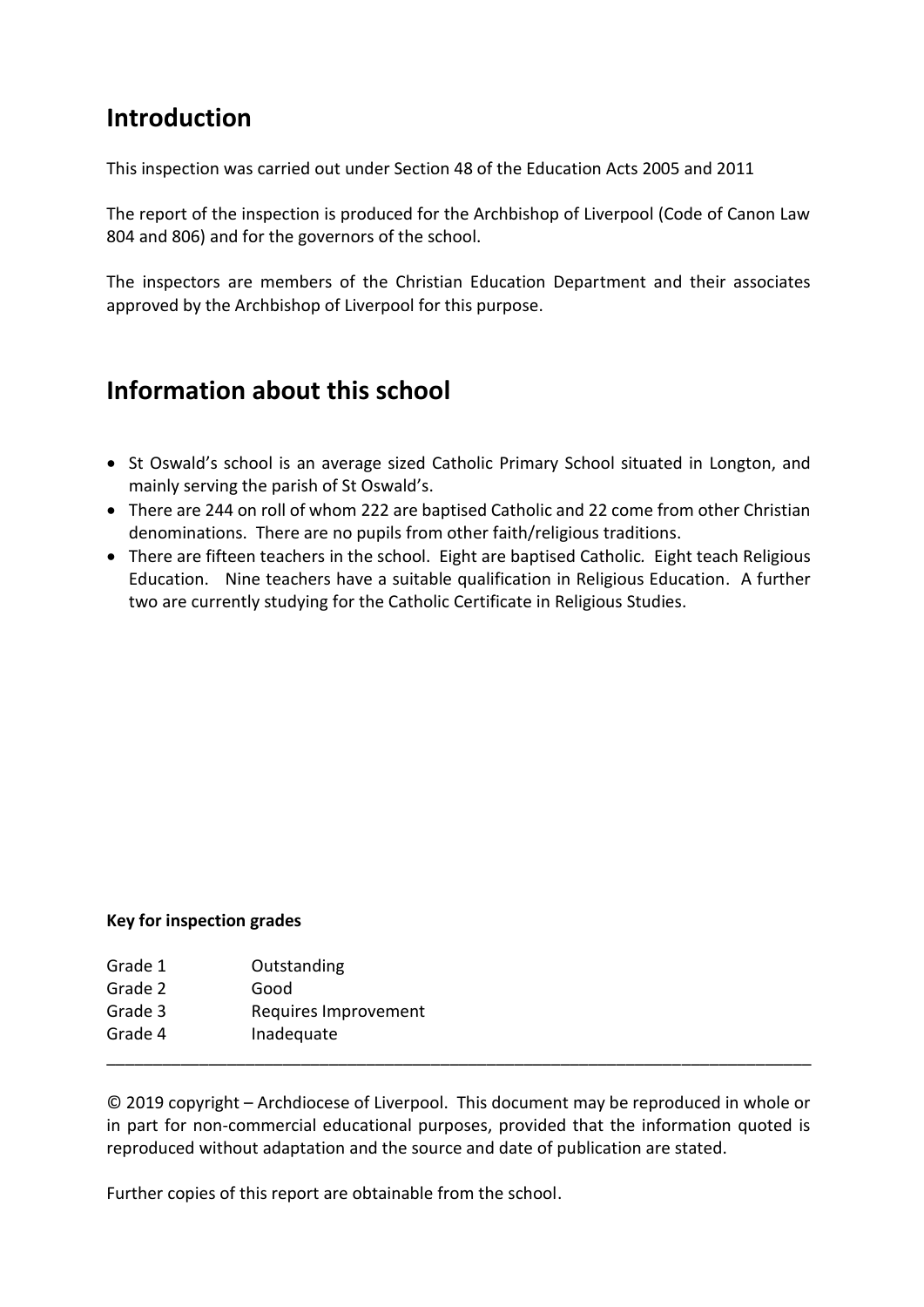## **OVERALL EFFECTIVENESS**

St Oswald's School is outstanding in providing Catholic Education.

# **CATHOLIC LIFE**

#### **The extent to which the pupils contribute to and benefit from the Catholic life of the school**

- The extent to which the pupils contribute to and benefit from the Catholic Life of the school is outstanding.
- All pupils appreciate, value and actively participate in the Catholic Life and mission of the school.
- They contribute in a planned and systematic way to the school's evaluation of its Catholic Life and mission and take a lead in planning improvements to it.
- All pupils show a deep respect for themselves and others as made in the image and likeness of God. The behaviour of all pupils is outstanding at all times. In proportion to their years they show an ability to listen, to give thanks, to forgive and be forgiven. They are quick to congratulate others.
- All pupils enthusiastically embrace the demands that membership of the school community entails. As a result, they take a leading role in those activities which promote the school's Catholic Life and mission both within school and in the wider community. They enjoy reading at Mass and being part of the retreat days organised by the school. Minnie Vinnies and Faith in Action have also been embraced and are thriving. They are alert to the needs of others and seek justice for all within and beyond the school community. They support CAFOD, Nugent , NSPCC, Children in Need, Sports Relief and other local charities including Hope Bags for the Homeless which was started by one of the pupils. The school is very involved in the life of the parish and local community.
- All pupils highly value the school's chaplaincy provision and particularly value the contribution the Parish Priest makesto the life of the school. They enjoy taking leadership roles in Collective Worship and actively participating in worship opportunities provided by the school on visits and residentials.
- All pupils take full advantage of the opportunities the school provides for their personal support and development. They are School Council members, Sports Leaders, Dance Captains and Playground Buddies. There is also an active Eco Team, Digital Leaders Team and Science Ambassadors. Each class has yoga sessions and a day practicing mindfulness. As a result, they are happy, confident and secure in their own stage of physical, emotional and spiritual growth.
- Pupils, appropriate to their age and capability, have an excellent understanding of loving relationships and sexual development within the context of a Christian understanding of the purpose of sexual love. Relationships and Sex Education is now being developed in the school.
- All pupils enthusiastically embrace a holistic approach to education, have a profound understanding of what it means to have a vocation and they joyfully offer their gifts in the service of others.
- All pupils deeply value and respect the Catholic tradition of the school and its links with the parish community and the diocese. There is a photo of the pope, the archbishop, their parish church and the cathedral. As a result, they are enthusiastically and regularly involved with parish and diocesan celebrations and activities. All pupils are confident in expressing pride in their own religious beliefs.

### **The quality of provision for the Catholic Life of the school**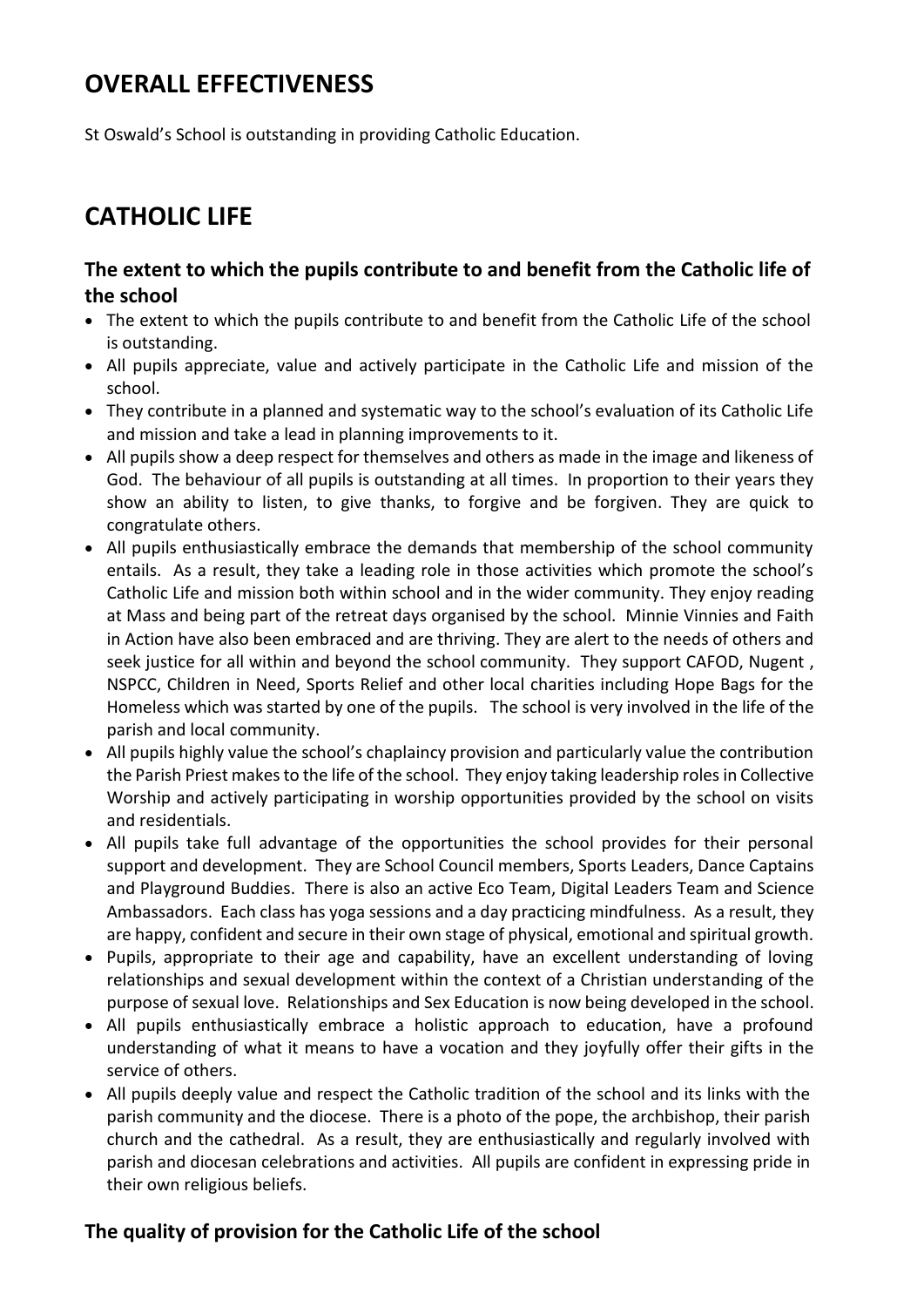- The quality of provision for the Catholic Life of the school is outstanding.
- The extent to which pupils achieve and enjoy their learning in Religious Education is outstanding.
- The school Mission Statement is a clear and inspiring expression of the educational mission of the Church.
- All staff are fully committed to its implementation across the curriculum and the whole of school life. They enthusiastically participate in school activities which reflect the Catholic Life and mission of the school and avail themselves of relevant Continued Professional Development on Religious Education and Catholic Life offered in-house by the Religious Education coordinator or by the Archdiocesan Christian Education Team. The Catholic Certificate in Religious Studies is particularly valued by teachers.
- There is a strong sense of community at all levels, evident in the high quality of relationships and the centrality of prayer to the whole community. The pastoral needs of all staff are understood and catered for. Staff and pupil well-being are key in ensuring that people are happy and enjoy going to school. There is a School Counsellor who works in school every Thursday with both pupils and staff. The school is a supportive and joyful community.
- The school environment reflects its mission and identity through concrete and effective signs of the school's Catholic character. The school is a calm and caring environment which reflects the Mission Statement. High quality display boards and prayer boards are visible for all and all religious artefacts are very tasteful. The grotto and it's use is particularly impressive.
- All staff promote high standards of behaviour and are exemplary role models of mutual respect and forgiveness for pupils.
- The entire curriculum reflects a commitment to Catholic Social Teaching, to care for our common home and to the dignity of every human person. The eco team is very supportive here.
- The school provides extensive opportunities for the spiritual and moral development of all pupils and staff.
- The input of the parish priest is greatly appreciated in supporting and promoting the Catholic Life of the school.
- Clear policies and structures are in place, which provide the highest levels of pastoral care to all pupils, and there is an explicit and concrete commitment to the most vulnerable and needy in both policy and practice.
- The school is equally attentive to the pastoral needs of members of staff and ensures that every member's needs are understood and catered for.

### **How well leaders and governors promote, monitor and evaluate the provision for the Catholic Life of the school**

- Leaders and governors are outstanding in promoting, monitoring and evaluating the provision for Religious Education.
- The school's leadership is obviously deeply committed to the Church's mission in education. Leaders are energised by the task and are a source of inspiration for the whole community. The development of the Catholic Life of the school is obviously viewed by leaders and governors as a core leadership responsibility.
- The provision for the Catholic Life of the school is given the highest possible priority by leaders. This is reflected in the school's self-evaluation which is a coherent reflection of rigorous monitoring, searching analysis and self-challenge and is clearly and explicitly focused on the Catholic Life of the school.
- This leads to well-targeted and planned improvements, often creatively conceived with key partners, to further enhance the Catholic Life of the school.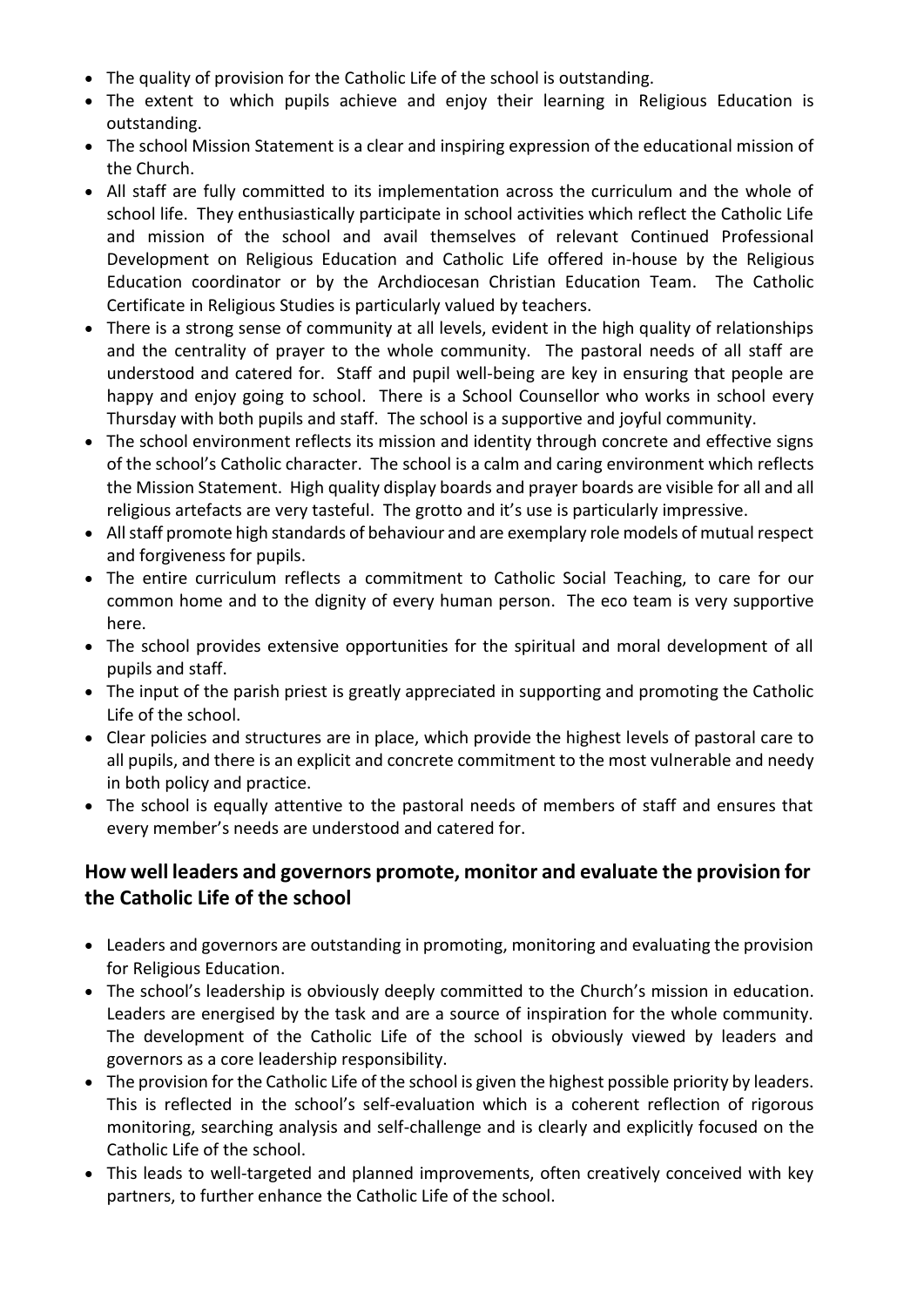- Continued Professional Development focusing on the Catholic Life of the school occurs frequently and is engaging, well planned and effective. As a result, staff understanding of the school's mission is outstanding. They share its purpose and are keenly and actively involved in shaping and supporting it.
- The school has highly successful strategies for engaging with all parents/carers to the obvious benefit of pupils, including those who might traditionally find working with the school difficult. Acts of Collective Worship to which parents/carers are invited are particularly well supported. As a result, parents/carers have a thorough understanding of the school's mission and are highly supportive of it.
- As leaders, the governing body is highly ambitious for the Catholic Life of the school and leads by example in the way it consistently emphasises Catholic Life as a school improvement priority. Governors make a highly significant contribution to the Catholic Life of the school. They are passionate about the school's mission, are actively involved in its evaluation and are ready to challenge as well as support where necessary.
- The school is enthusiastic in its response to Archdiocesan policies and initiatives and actively promotes the Archbishop's vision for the Archdiocese throughout the school.

## **RELIGIOUS EDUCATION**

#### **How well pupils achieve and enjoy their learning in Religious Education**

- The extent to which pupils achieve and enjoy their learning in Religious Education is outstanding.
- All pupils, from their varied starting points, make good progress in each key stage, with many achieving outstanding progress.
- All groups of pupils, including those with special educational needs, are also making progress comparable to the progress of other pupils.
- All pupils, relative to their age and capacity, are religiously literate and engaged young people; they use their knowledge, understanding and skills effectively, to reflect spiritually, and to think ethically and theologically. They are obviously growing in their knowledge and understanding of the faith as they move up the school. As a consequence, they are fully aware of the demands of religious commitment in everyday life.
- All pupils are very enthusiastic and are actively engaged in lessons and are committed to improving their knowledge, understanding and skills, in order to further develop as competent learners.
- All pupils concentrate exceptionally well, have a clear understanding of how well they are doing, and of what they need to do to improve, and can fully articulate how they have made progress.
- All pupils approach lessons with great interest, passion and enthusiasm. Pupils enjoy tackling challenging activities and respond exceptionally well to opportunities which extend their learning. Behaviour in lessons is outstanding because all pupils obviously enjoy Religious Education. They are never off task even in extended periods without direction from an adult.
- Pupils' attainment, as indicated by teacher assessment is outstanding.
- All pupils achieve above average attainment using Archdiocesan data.
- The quality of pupils' current work, both in class and in written work, is outstanding.

#### **The quality of teaching, learning and assessment in Religious Education**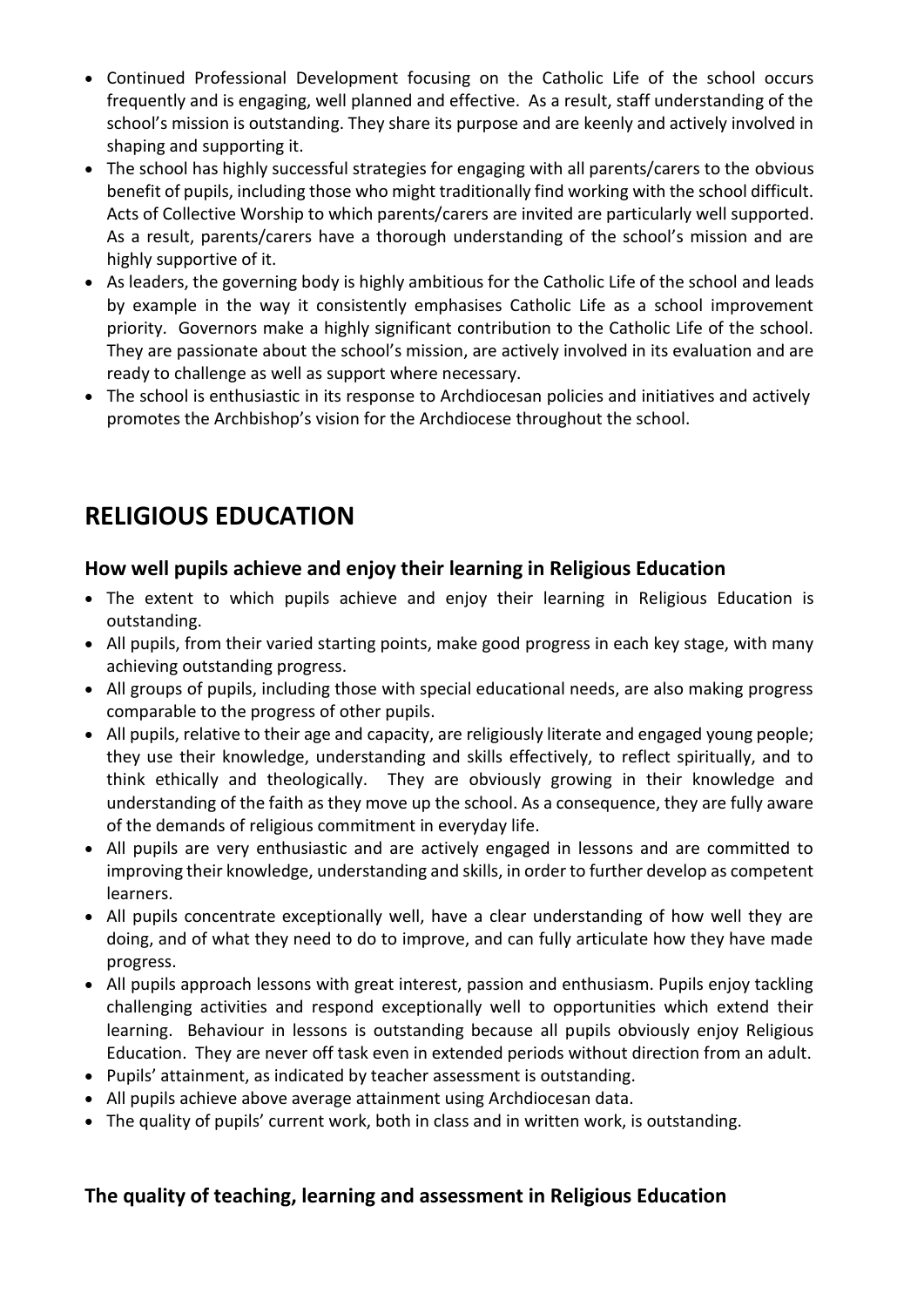- The quality of teaching, learning and assessment in Religious Education is outstanding.
- Teachers are highly effective in consistently planning high-quality lessons linked to pupils' current assessment and their knowledge of the individual, consolidating and extending pupils' knowledge and understanding, so that they learn extremely well. As a result of this, all teaching is outstanding.
- Teachers have a high level of confidence because of their subject expertise and their understanding of the breadth of teaching methods. As a consequence, all pupils are inspired to learn and make rapid and sustained progress.
- Teachers employ a wide range of appropriate teaching strategies, including individual and collaborative work, talking partners, paired teaching, hot seating and role play. Consequently, all pupils are highly motivated and sustain high levels of concentration.
- Teachers ensure all pupils are consistently involved in evaluating how well they are achieving. This contributes to their outstanding progress and provides them with a high level of confidence in making further improvements.
- Teachers consistently use time effectively to maximise learning opportunities in lessons and across sequences of lessons.
- Teachers carefully observe and skilfully question during lessons in order to adapt tasks and explanations, thus maximising learning for every pupil.
- High quality resources, including other adults, interactive Information Communication Technology, music and art are used very effectively to optimise learning for each pupil. Words of affirmation and encouragement are displayed throughout. Exceptional use is also made of the outdoor teaching environment.
- Teachers communicate high expectations and passion about Religious Education to their pupils who respond with enthusiasm.
- High quality feedback is frequent, leading to high levels of engagement, interest, achievement and progress.
- Celebration of achievement and effort are central to the teacher's assessment strategy, securing high levels of motivation from pupils.

### **How well leaders and governors promote, monitor and evaluate the provision for Religious Education**

- Leaders and governors are outstanding in promoting, monitoring and evaluating the provision for Religious Education.
- Leaders and governors ensure that the Religious Education curriculum meets the requirements of the Bishops' Conference in every respect and in each key stage.
- Leaders and governors ensure that at least the required amount of curriculum time is given to Religious Education in each key stage.
- Leaders and governors ensure that Religious Education has full parity with other core curriculum subjects including professional development, resourcing, staffing and accommodation.
- Any additional requirements and policies of the Archbishop regarding the Religious Education curriculum are embraced and fully implemented.
- Leaders' and governors' self-evaluation of Religious Education is a coherent reflection of rigorous assessment, tracking, monitoring, searching analysis and self-challenge which is wellinformed by current best practice in Religious Education. This results in well targeted planning and strategic action taken by the school which lead to outstanding outcomes in Religious Education.
- The curriculum leader for Religious Education has an inspiring vision of outstanding teaching and learning and a high level of expertise in securing this vision. These are used effectively to improve teaching and learning in Religious Education, resulting in teaching that is likely to be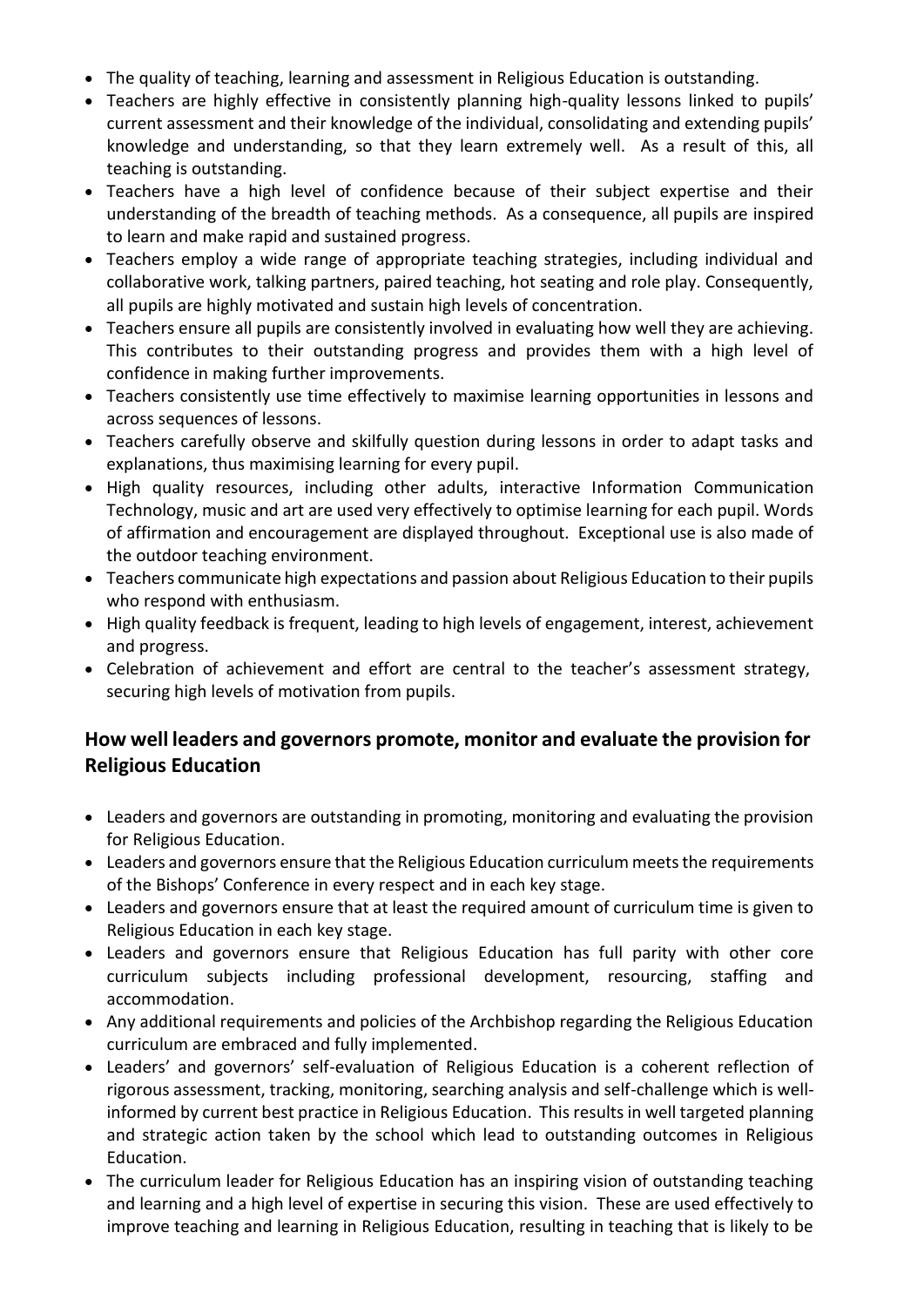outstanding and at least consistently good. She is passionate about the subject and obviously puts her heart and soul into the role. In all of this she is well supported by the head and all staff members.

 Leaders and governors ensure that Religious Education is imaginatively and thoughtfully planned to meet the needs of different groups of pupils and each key stage and phase is creatively structured to build on and enhance prior learning.

## **COLLECTIVE WORSHIP**

### **How well pupils respond to and participate in the school's Collective Worship**

- Pupils response to and participation in the school's Collective Worship is outstanding.
- Acts of Collective Worship engage all pupils' interest and inspire in them deep thought and heartfelt response. There is obviously a genuine enthusiasm for Collective Worship, reflected in the quality of communal singing, in the quality of prayerful silence and the depth of reverent participation in communal prayer.
- Appropriate to their age and ability, they are able to prepare acts of Collective Worship, which fully reflects this understanding.
- Pupils display confidence in their use of a wide variety of traditional and contemporary approaches to prayer, which uses scripture, religious artefacts and liturgical music.
- The experience of living and working in a faithful, praying community has a profound and visible effect on the spiritual and moral development of all pupils, irrespective of ability or faith background. They have a deep sense of respect for those of other faiths.

### **The quality of Collective Worship provided by the school**

- The quality of Collective Worship provided by the school is outstanding.
- Collective Worship is central to the life of the school for all pupils, whatever their own faith background, and forms the heart of every school celebration. Praying together is part of the daily experience for all pupils and staff.
- Collective Worship has a clear purpose, message and direction. The themes chosen for worship reflect a deep understanding of the liturgical season and the Church's mission in education.
- Collective Worship is given the highest possible priority in terms of planning, evaluating and resourcing; as a result, experiences of Collective Worship are of such a high quality that they are universally cherished by every member of the community.
- Relevant staff have an excellent understanding of the Church's liturgical year, seasons and feasts, and are passionate about ensuring that pupils have high quality experiences of the Church's liturgical life.
- Staff are highly skilled in helping pupils to plan and deliver quality worship when appropriate. They have a thorough and comprehensive understanding of the purpose of Collective Worship and the wide variety of methods and styles of prayer.
- Opportunities are planned in a manner that attracts and facilitates attendance by other adults associated with the pupils and school and response to this invitation is outstanding.

### **How well leaders, governors promote, monitor and evaluate the provision for Collective Worship**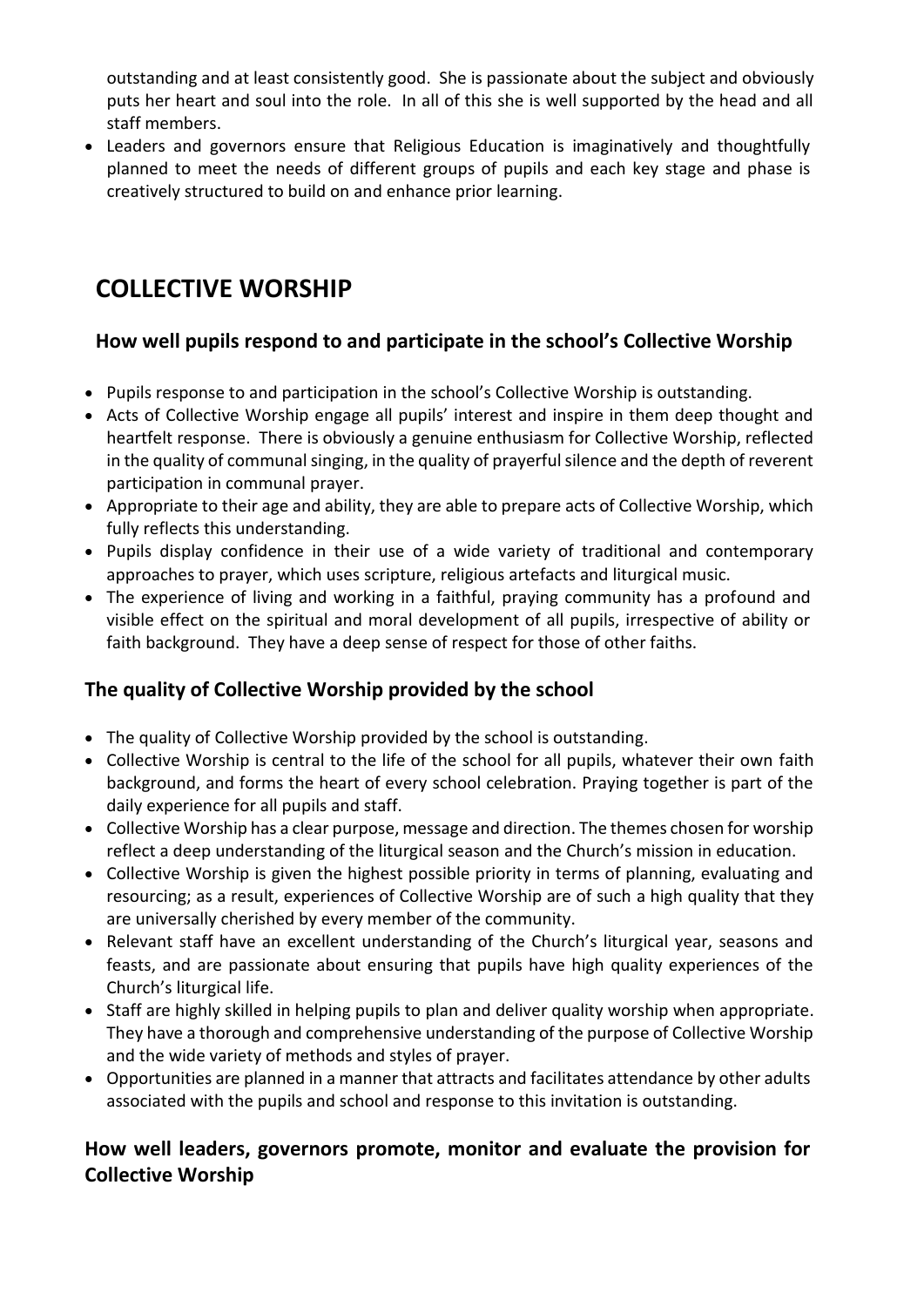- Leaders and governors are outstanding in promoting, monitoring and evaluating the provision for Collective Worship.
- Having availed of in-service leaders, have expert knowledge of how to provide policies and guidelines to ensure quality planning and delivery of Collective Worship.
- They have an extensive understanding of the Church's liturgical year, seasons and feasts.
- They are always able to make these accessible to pupils in a contemporary context.
- Leaders are very visible as leaders of Collective Worship within the school. They are models of outstanding practice for staff and pupils.
- They extensively promote pupils' planning and leading Collective Worship in a variety of contexts.
- Leaders place the highest priority on the professional development of staff incorporating liturgical formation and the planning of Collective Worship. Inservice provided by the department for Religious Education has been availed of.
- Leaders and governors place the highest priority on the school's self evaluation of Collective Worship with regular reviews of school performance.

## **What the school needs to do to improve further**

- Implement the areas for development identified in the Self Evaluation Document including: -
	- Continuing the development and embedding of the Relationships and Sex Education which is being put in place. Consideration could also be given to inviting the parents to a meeting in school explaining what is going to happen.

### **INSPECTION JUDGEMENTS**